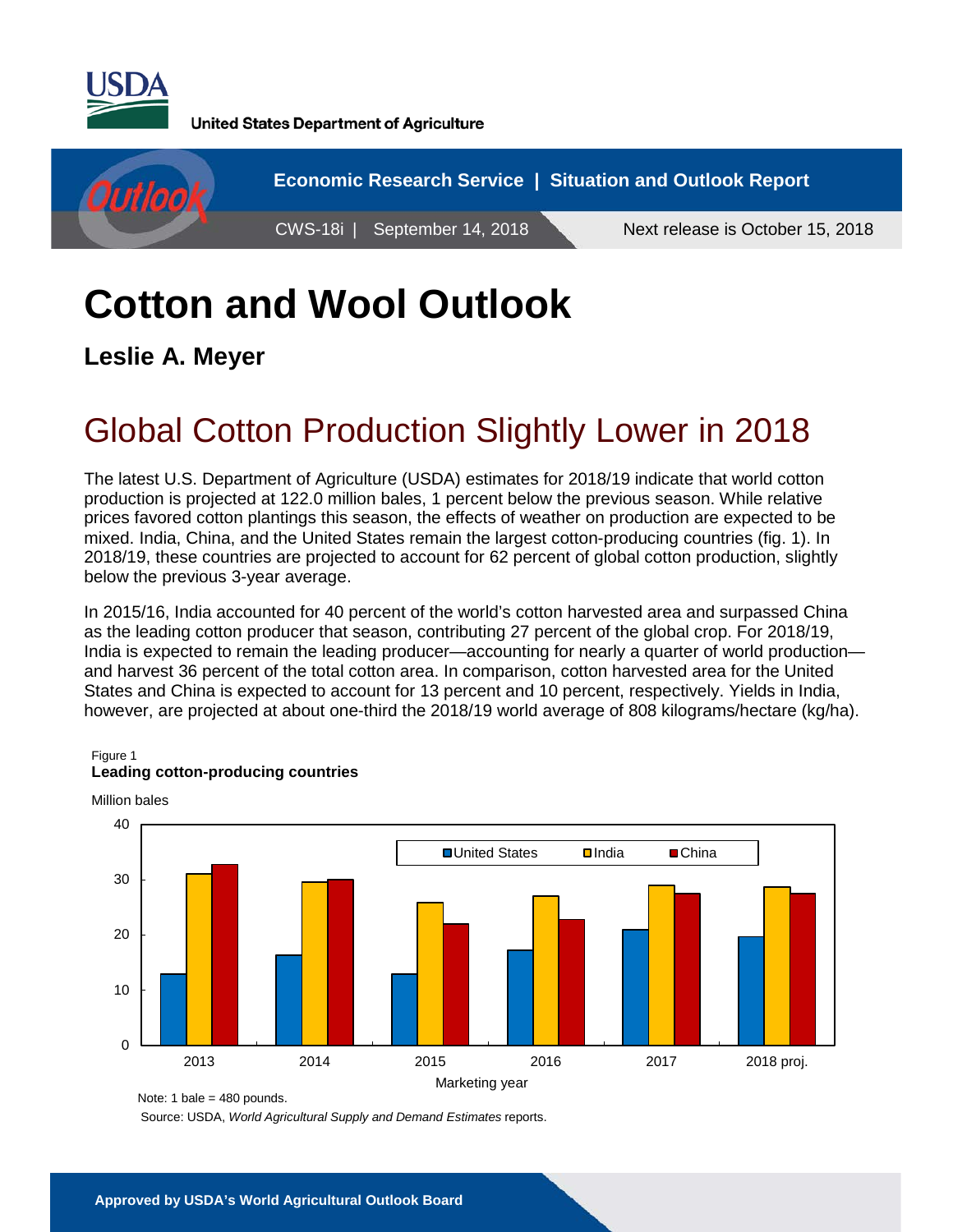## **Domestic Outlook**

#### U.S. 2018 Cotton Production Forecast Higher in September

According to USDA's September *Crop Production* report, the 2018 U.S. cotton crop is forecast at approximately 19.7 million bales, 447,000 bales above the August estimate but 1.2 million bales below the 2017 crop. The larger September forecast is attributable to increased area that more than offset a lower national yield; if realized, 2018 U.S. cotton production would be the second largest crop since 2006.

U.S. cotton planted area for 2018 was increased nearly 4 percent in September based on acreage reported to USDA's Farm Service Agency (FSA). Planted area was estimated at 14.0 million acres by USDA's National Agricultural Statistics Service (NASS), while harvested area was projected at 10.55 million acres—up 4 percent from the August forecast. As a result, abandonment in 2018 is expected near 25 percent, compared with 12 percent in 2017. The national yield is forecast 10 pounds below 2017's record at 895 pounds per harvested acre. For current production estimates by State, see table 10.

The 2018 U.S. upland production is forecast at 18.9 million bales, 6.5 percent (1.3 million bales) below last season. During the previous 20 years, the September upland cotton forecast was below the final estimate 10 times and above it 10 times. Past differences between the September forecast and the final upland estimate indicate that chances are 2 out of 3 that 2018 production will range between 17.8 million and 20.1 million bales.

Compared with last season, the 2018 upland cotton crop is expected lower in the western half of the Cotton Belt and higher in the eastern half (fig. 2). For the Southwest, upland production is projected at about 7.8 million bales, 26 percent below the 2017 record of 10.5 million bales. Although planted area is estimated at 8.6 million acres—the highest in over 6 decades—aboveaverage abandonment is projected to keep harvested area below the previous two seasons. With Southwest abandonment forecast at 39.5 percent—the highest in 5 years—harvested area is estimated at only 5.2 million acres. The region's yield is forecast at 714 pounds per harvested acre, below the previous 2 years but 15 pounds above the 5-year average.



#### Figure 2 **U.S. regional upland cotton production**

Source: USDA, *Crop Production* reports.

**2** Cotton and Wool Outlook, CWS-18i, September 14, 2018 USDA, Economic Research Service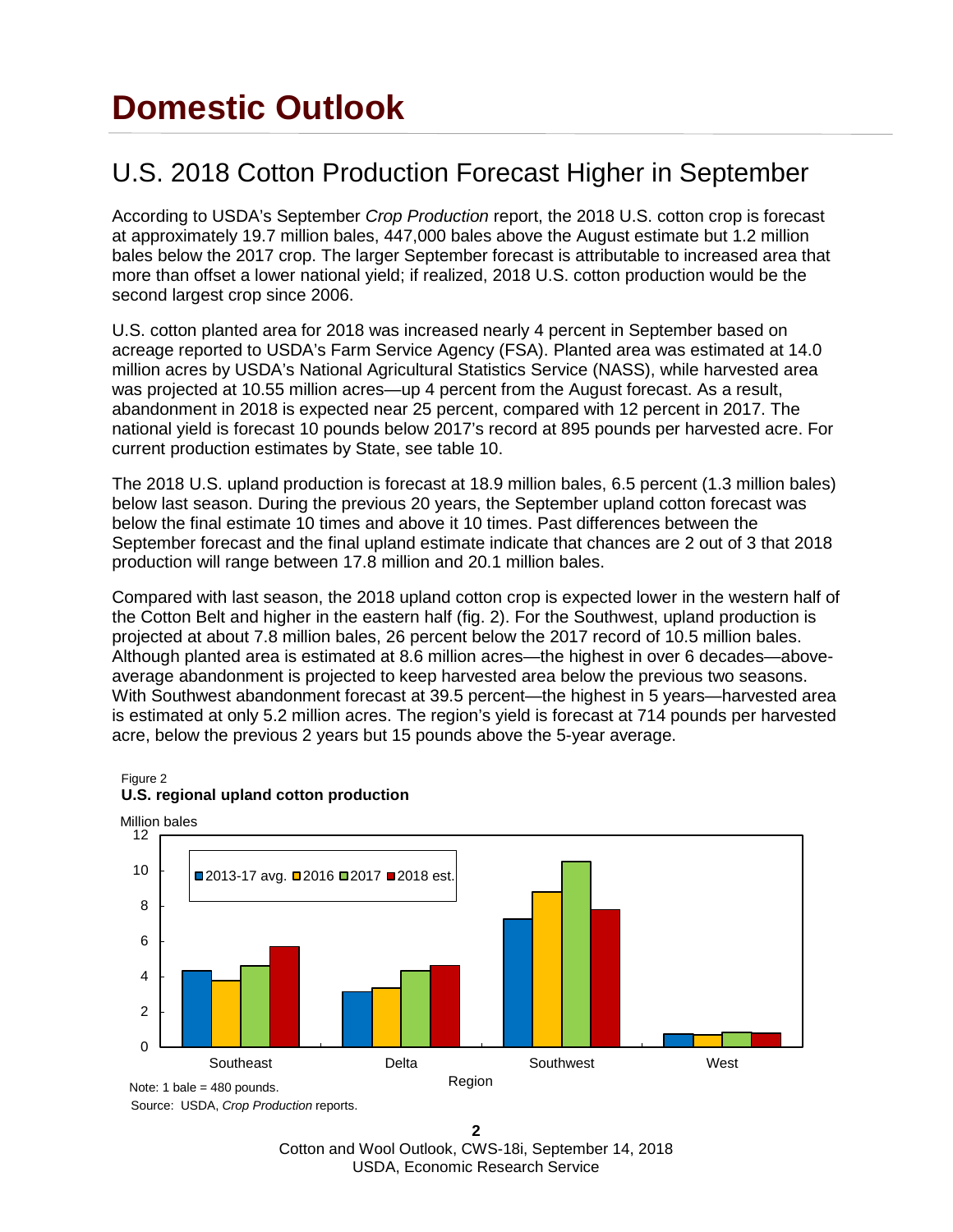In the Southeast, 2018 cotton production is forecast at 5.7 million bales, one of the largest crops on record. The increased production is attributable to the highest expected harvested area in 7 years and expectations for improved yields; notwithstanding any potential effects of Hurricane Florence, the Southeast yield is projected at 956 pounds per harvested acre, the second highest on record. In the Delta, cotton production is expected to expand to 4.6 million bales in 2018, the largest crop since 2007, as a record yield of 1,136 pounds per harvested acre is forecast.

In the West, the 2018 upland crop is projected at 795,000 bales, compared with 833,000 bales in 2017. Although the upland cotton area decreased this season—after consecutive increases and a below-average yield of 1,451 pounds per harvested acre is forecast, the region's crop is expected above the 5-year average. In addition, the extra-long staple (ELS) crop—grown mainly in the West—is projected at 771,000 bales in 2018, up from 700,000 bales in 2017 and the largest since 2012's crop of 780,000 bales. Although area is estimated lower in 2018, the yield is forecast at its highest in 5 years at 1,508 pounds per harvested acre.

U.S. cotton crop development in early September is running ahead of last season and the 5 year average. As of September 9, 39 percent of the cotton crop had bolls opening, compared with last season's 33 percent and the 2013-17 average of 35 percent. However, U.S. cotton crop conditions have continued below recent years (fig. 3). As of September 9, only 38 percent of the 2018 area was rated "good" or "excellent," compared with 63 percent last year, while 34 percent was rated "poor" or "very poor," compared with 11 percent in 2017.

### U.S. Export and Ending Stock Estimates Higher in September

With the U.S. cotton crop increase this month, 2018/19 demand was increased 200,000 bales to 19.1 million bales, which is similar to 2017/18. While the 2018/19 forecast for U.S. mill use remains at 3.4 million bales, U.S. exports accounted for this month's increase; for 2018/19, U.S. cotton exports are projected at 15.7 million bales, slightly below last season's estimate. Despite increased foreign import demand for raw cotton in 2018/19, export competition—particularly from Brazil—is projected to keep U.S. exports of the fiber near last season's relatively high level. As a share of global trade, U.S. cotton exports are projected to account for approximately 37.5 percent of global exports in 2018/19, below last season's 39 percent.



Figure 3 **U.S. cotton crop conditions**

Source: USDA, *Crop Progress* reports.

**3**  Cotton and Wool Outlook, CWS-18i, September 14, 2018 USDA, Economic Research Service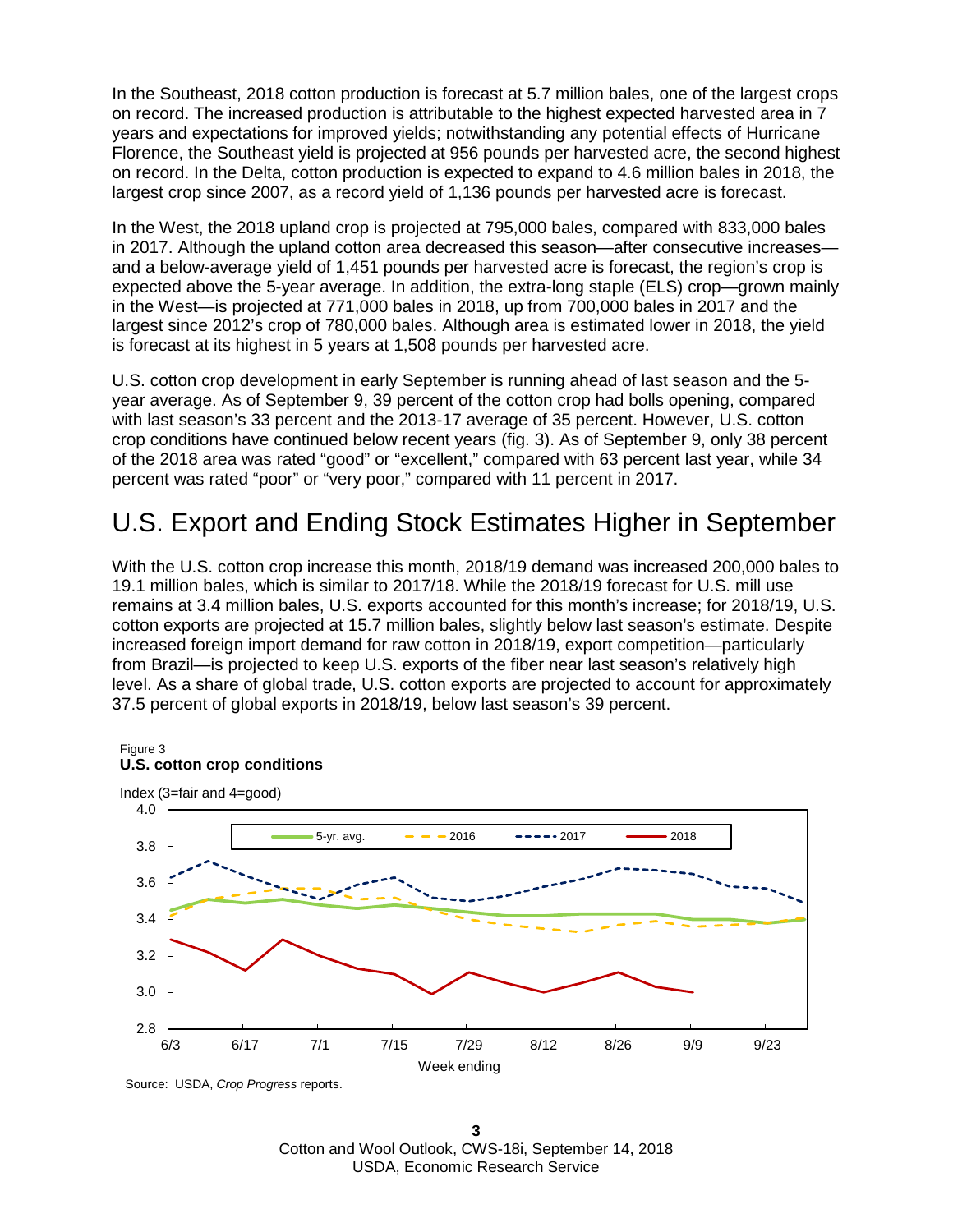U.S. 2018/19 ending stocks are now forecast at 4.7 million bales, 400,000 bales above last season's estimate. With the expected stocks-to-use ratio reaching 25 percent by the end of the season, the ratio would be slightly higher than both last season and the 5-year average. Based on the current supply and demand estimates, the 2018/19 upland cotton farm price is forecast to range between 70 cents and 80 cents per pound. The midpoint of 75 cents per pound is 7 cents above last season's estimate; the final 2017/18 upland farm price will be released in October.

For 2017/18, U.S. demand and stock estimates incorporate final data for the season. Cotton mill use was reported at nearly 3.23 million bales in 2017/18, marginally below 2016/17 and the lowest in over a century. Final U.S. cotton exports reached 15.85 million bales, nearly 1 million bales above 2016/17; increased foreign import demand for U.S. cotton helped support the strong global mill use growth realized in 2017/18. Based on the supply and demand estimates and stocks data collected by FSA and NASS, U.S. cotton ending stocks for 2017/18 are estimated at 4.3 million bales, compared with 2.75 million bales in 2016/17. For more details on the calculation of 2017/18 ending stocks, see the Highlight section in this report.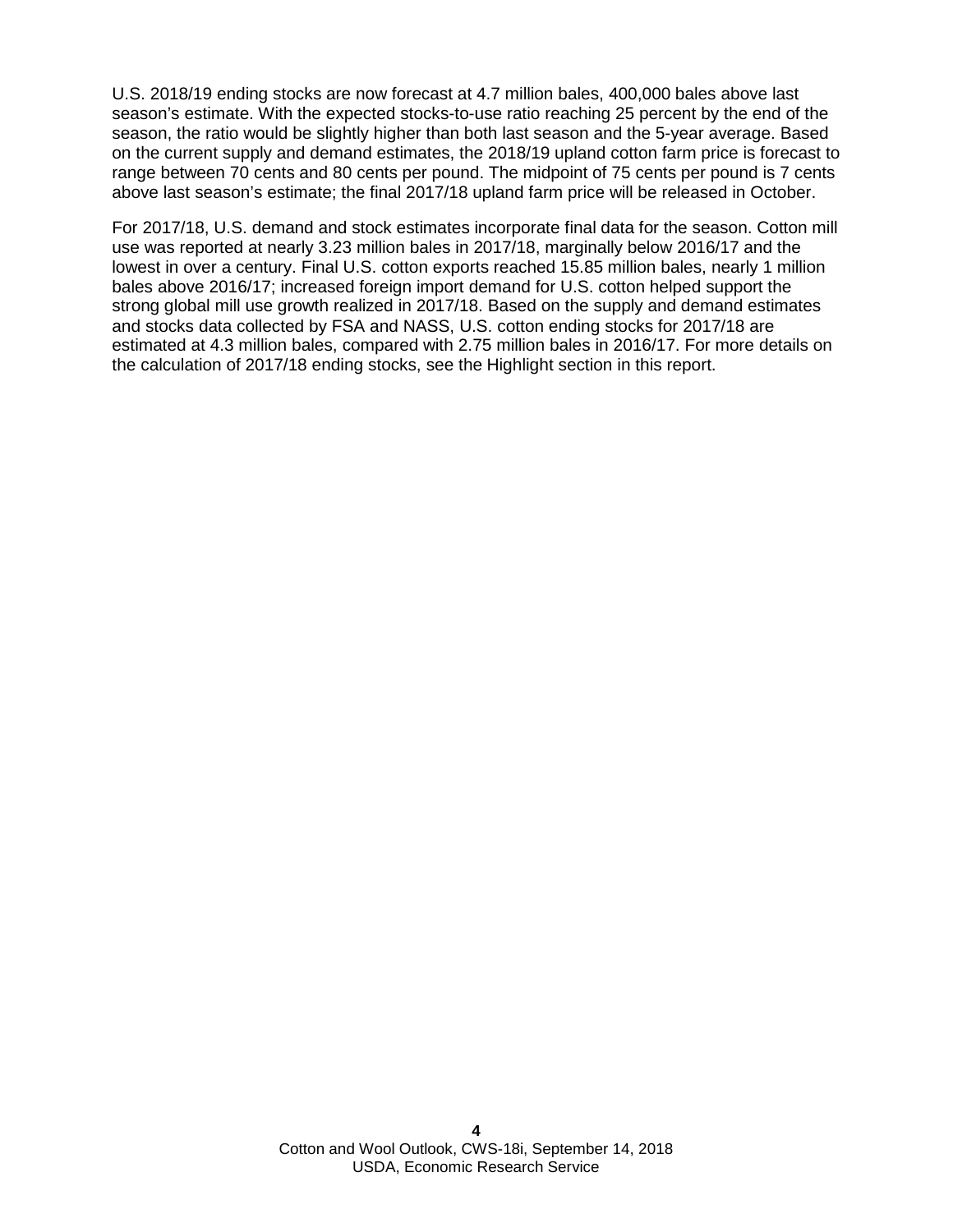### Lower World Cotton Production Expected in 2018/19

Global cotton production in 2018/19 is projected at 122.0 million bales, 1.4 million bales above last month's projection but still 1.5 million bales below 2017/18's crop of 123.5 million bales. Although lower harvested area is expected in 2018/19, a record global yield is projected to keep the 2018/19 global cotton crop at the fifth highest on record.

World harvested area in 2018/19 is forecast at 32.9 million hectares (81.2 million acres), as area expectations for most of the major-producing countries—with the exception of Brazil and Pakistan—are lower than a year ago. For India, cotton area in 2018/19 is projected at 11.9 million hectares or 4 percent below 2017/18, as plantings were reportedly delayed this season awaiting the monsoon, and bollworm damage in 2017/18 likely reduced producers' expected profits. However, an above-average yield of 525 kg/ha in 2018/19 is projected to offset much of the area decline and keep India's cotton production (28.7 million bales) at one of the highest in recent years.

For China, 2018/19 cotton area is projected at 3.35 million hectares, slightly below a year ago. However, with area concentrated in the high-yielding Xinjiang region, the national yield is expected to reach a new record in 2018/19 at 1,787 kg/ha; as a result, production is forecast to remain flat at 27.5 million bales, the highest in 4 years. In both Pakistan and Brazil, cotton area and production are expected to rise in 2018/19. For Pakistan, area is forecast at its highest in 3 years with yield virtually unchanged from 2017/18; production in Pakistan is projected at 8.5 million bales, the highest in 4 years. For Brazil, cotton area is forecast to reach a 7-year high at 1.3 million hectares, as recent successful seasons have bolstered cotton plantings; with an above-average yield projected, a record 10-million-bale crop is forecast for Brazil in 2018/19.

#### World Cotton Consumption at Record in 2018/19

Global cotton consumption in 2018/19 is projected at a record 127.9 million bales, as mill use follows the growth in the global economy and cotton appears more competitive with respect to polyester. For 2018/19, cotton consumption is forecast to expand 3.8 percent, following a 6 percent growth rate in 2017/18; mill use growth averaged 2 percent during the previous 5 years. Consumer demand for cotton products is expected to remain strong in a number of countries, including the United States, supporting higher global consumption.

The top six cotton-spinning countries—China, India, Pakistan, Bangladesh, Turkey, and Vietnam—are expected to account for 74 percent of total world cotton mill use in 2018/19, similar to a year earlier but 4 percentage points lower than the 2014-16 average (fig. 4). For China, cotton mill use is forecast at 42.5 million bales in 2018/19, 1.5 million bales above a year earlier and the highest since 2010/11 when 46.0 million bales were used. In 2018/19, China is projected to account for one-third of the global cotton consumption total. In addition, India's consumption is forecast to increase 800,000 bales to 25.5 million bales, a record; India's share of world consumption is estimated at 20 percent.

For Pakistan and Turkey, cotton consumption is projected to increase 200,000 bales for each, reaching 11.0 million and 7.5 million bales, respectively, for a combined 14.5 percent of world mill use. In Bangladesh and Vietnam, cotton consumption is forecast to experience even stronger growth. Mill use is expected to reach 8.0 million (+500,000 bales) and 7.5 million bales (+900,000 bales), respectively, with each contributing about 6 percent of world cotton mill use.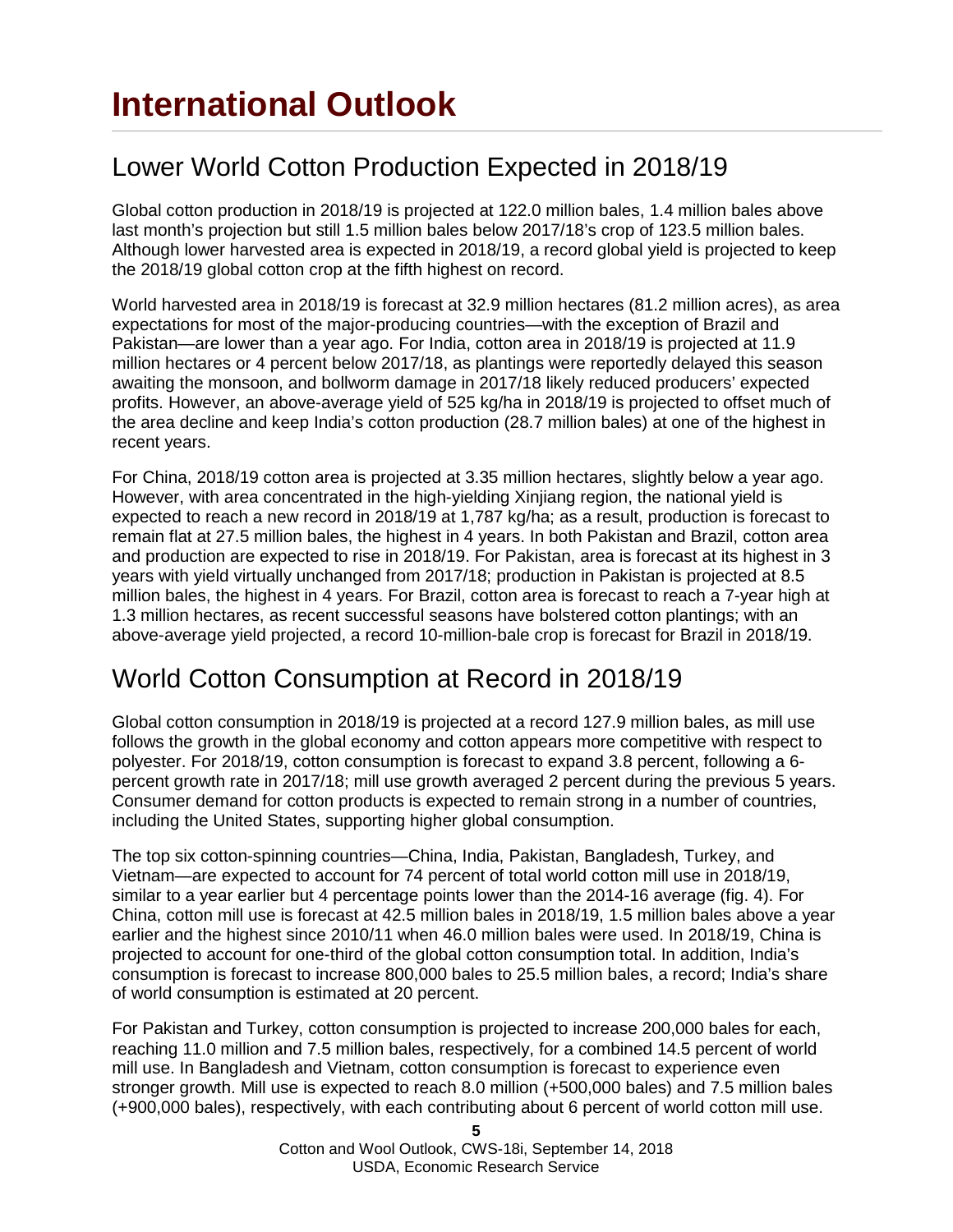Figure 4 **Share of total cotton consumption by major spinner**



Source: USDA, *World Agricultural Supply and Demand Estimates* reports.

### Global Cotton Trade Higher; Ending Stocks Reduced

World cotton trade is forecast at 41.8 million bales in 2018/19, 1.1 million bales above a year earlier but below 2012/13's record of 46.4 million bales. This season's increase can be largely attributed to the gain expected for Brazil's exports, as record production there provides excess supplies. For the major importers, significant increases for 2018/19 are expected in China (+1.3 million bales), Vietnam (+800,000 bales), and Bangladesh (+500,000 bales), supporting the growing textile industries of these countries.

Based on the latest cotton supply and demand estimates, world ending stocks are projected at 77.5 million bales in 2018/19, 6 million bales (7.5 percent) below the beginning level and the fourth consecutive season with a decrease in global stocks (fig. 5). Stock reductions in China are largely responsible for the world decrease, as gains are expected in a number of producing countries, including Brazil, the United States, and India. During 2018/19, China's cotton stocks are forecast to decline nearly 8.2 million bales to 29.9 million bales, the lowest since 2010/11. At this level, China would hold approximately 39 percent of the global cotton supplies at the end of 2018/19, compared with over 60 percent during the 2013-15 seasons. The world stocks-to-use ratio is estimated at 61 percent in 2018/19, the lowest ratio in 8 years. Meanwhile, the 2018/19 Cotlook A-Index price is expected to remain near the 88-cent average reported for 2017/18.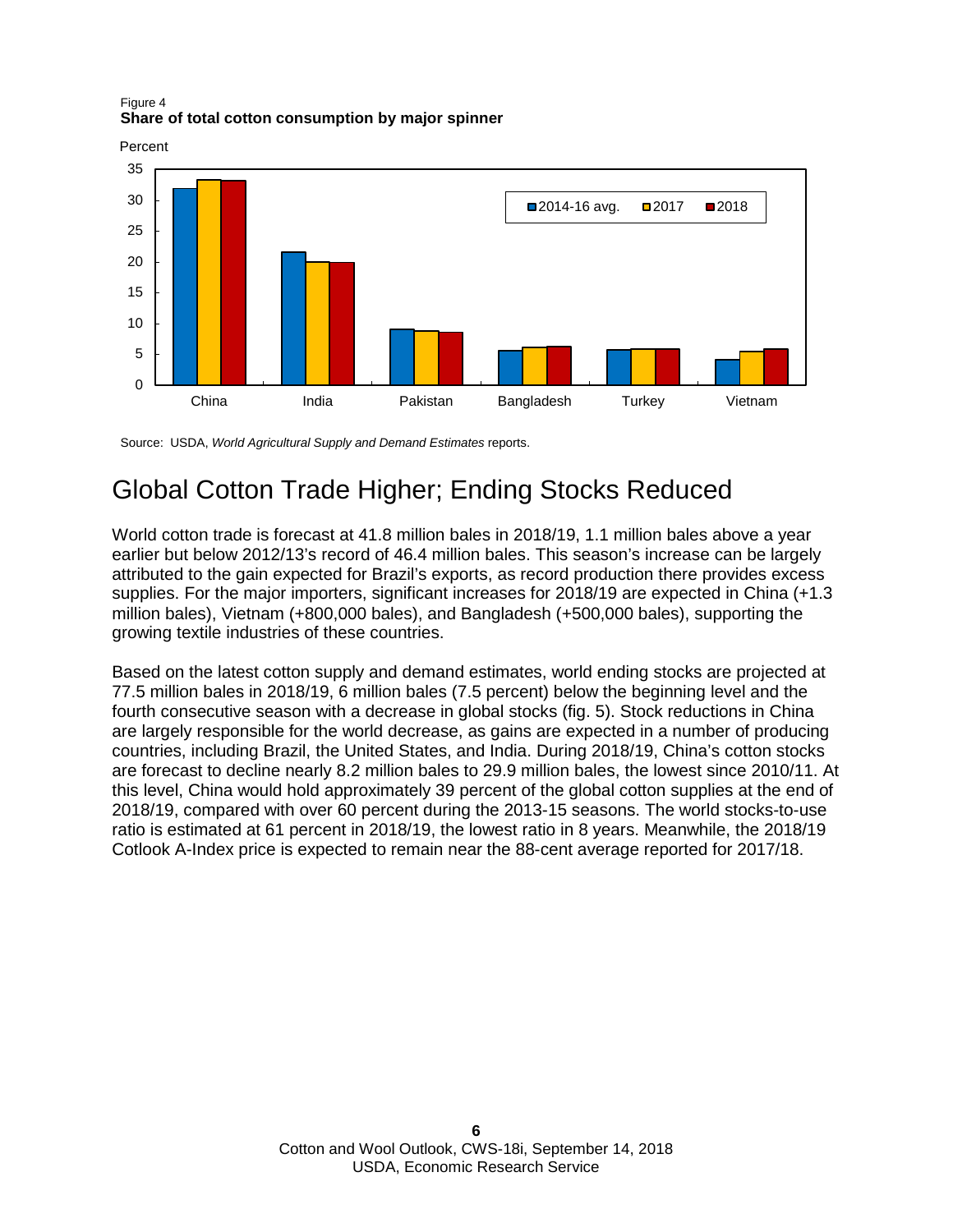#### Figure 5 **Global cotton stocks and prices**



Sources: Cotlook and USDA, Interagency Commodity Estimates Committee.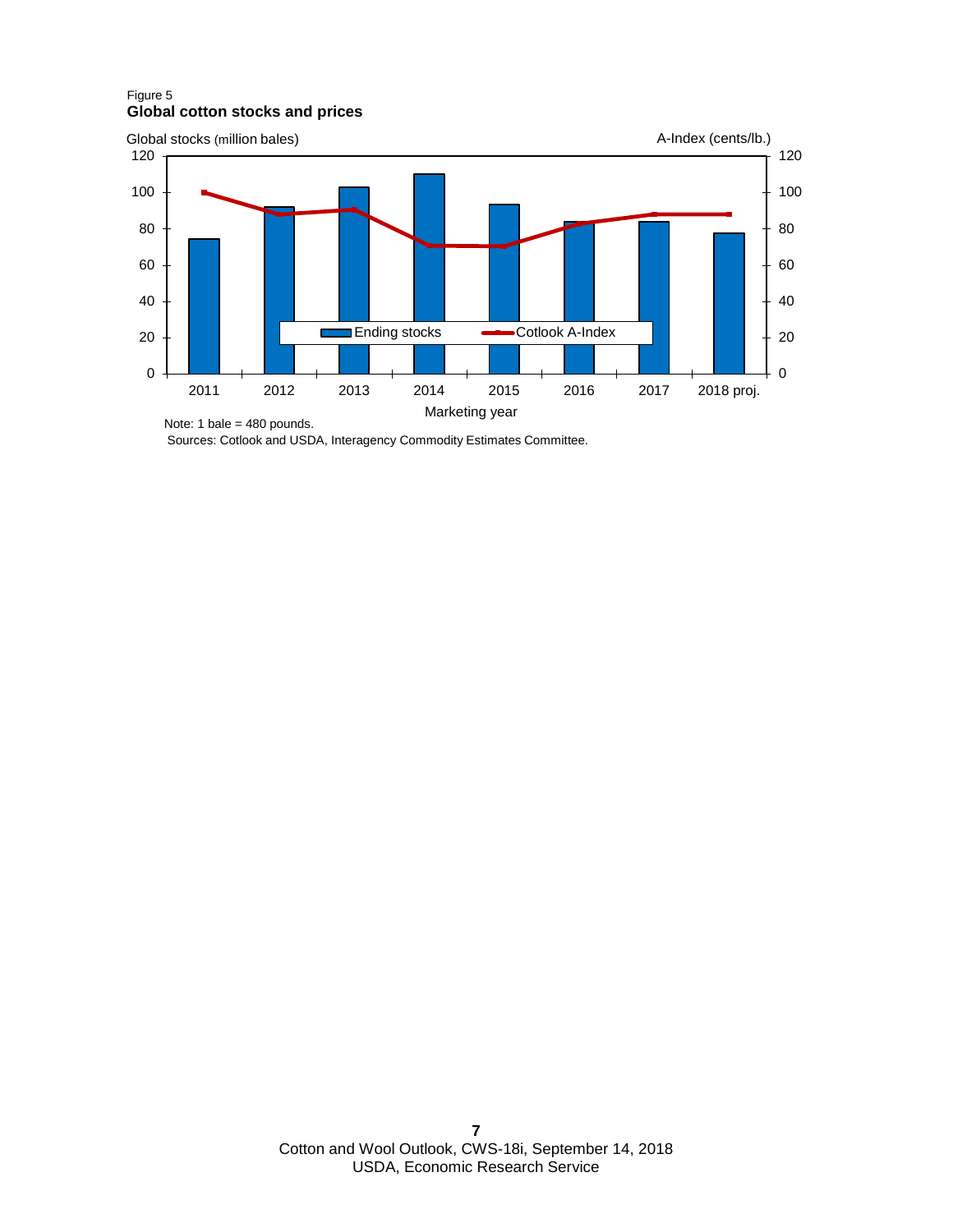# **Highlight**

### Calculating U.S. Cotton Ending Stocks for 2017/18

U.S. cotton supply, demand, and stocks estimates are updated monthly in USDA's *World Agricultural Supply and Demand Estimates (WASDE)* report. During most of the marketing year, the ending stocks estimate is a function of the cotton supply estimate for the season minus the cotton demand estimate; in addition, in most months, only a nominal quantity is added or subtracted to allow ending stocks to round to the nearest 100,000 bales. However, once the season has ended, USDA's cotton Interagency Commodity Estimates Committee (ICEC) is tasked with finalizing ending stocks based on actual stock surveys and other relevant data.

Historically, the U.S. Census Bureau surveyed and reported end-of-season cotton stocks in three categories: stocks in public warehouses, stocks in consuming establishments, and stocks "elsewhere." The elsewhere category was partially estimated, as it included cotton in private storage and cotton in transit. The Census report was used by the cotton ICEC as "official" stocks at the end of each season, with the difference between USDA's supply and demand estimate and the Census estimate placed in a residual "unaccounted" category in the *WASDE* report. However, the Census survey was eliminated in the fall of 2011, and the cotton ICEC had to rely on incomplete data to estimate U.S. cotton ending stocks for several seasons.

Beginning in 2015, USDA's National Agricultural Statistics Service (NASS) assumed responsibility for reporting U.S. cotton stocks. NASS determined that existing USDA, Farm Service Agency (FSA) reports are appropriate sources for the following categories of cotton stocks: stocks in public storage and upland cotton stocks in consuming establishments.

For stocks in public storage, see the *Bales Made Available for Shipment (BMAS)* report. For the upland cotton stocks in consuming establishments, see the *Cotton Consumption and Inventory* report (also known as the *Economic Adjustment Assistance Program* report). Both reports can be downloaded from the FSA website. Locate the "Commodity Operations" tab under "Programs and Services" and click on "Program Area Links." Then, click on "Cotton" to find these reports.

In addition, the NASS survey includes extra-long staple (ELS) cotton stocks in consuming establishments and all cotton stocks in private storage (cotton in storage not covered by the *BMAS* report). For these data, see the *Cotton System Consumption and Stocks* report, which can be downloaded from the NASS website. Locate the report under "Publications by Date" and click on "September." The 2018 report was released on September 4.

Table A presents the components used to calculate the 2017/18 U.S. cotton ending stocks estimate, with adjustments made to reflect the lag between the report dates and the end of the marketing year on July 31. Since the establishment of the NASS survey in 2015, reports now exist for all stocks categories except for stocks in transit (including stocks at ports). This category is estimated by the cotton ICEC using the Foreign Agricultural Service's (FAS) *Export Sales* shipment data. In addition, the calculation includes a deduction for any reported ginnings of new crop cotton before the end of the marketing year.

Based on the available data, U.S. cotton stocks on July 31, 2018—the end of the 2017/18 marketing year—are computed to be 4.3 million statistical (480-pound) bales. The final U.S. stock estimate is 1.55 million bales above the year-earlier level and the highest in 9 years; however, the stocks-to-use ratio of 23 percent is marginally above the 5-year average.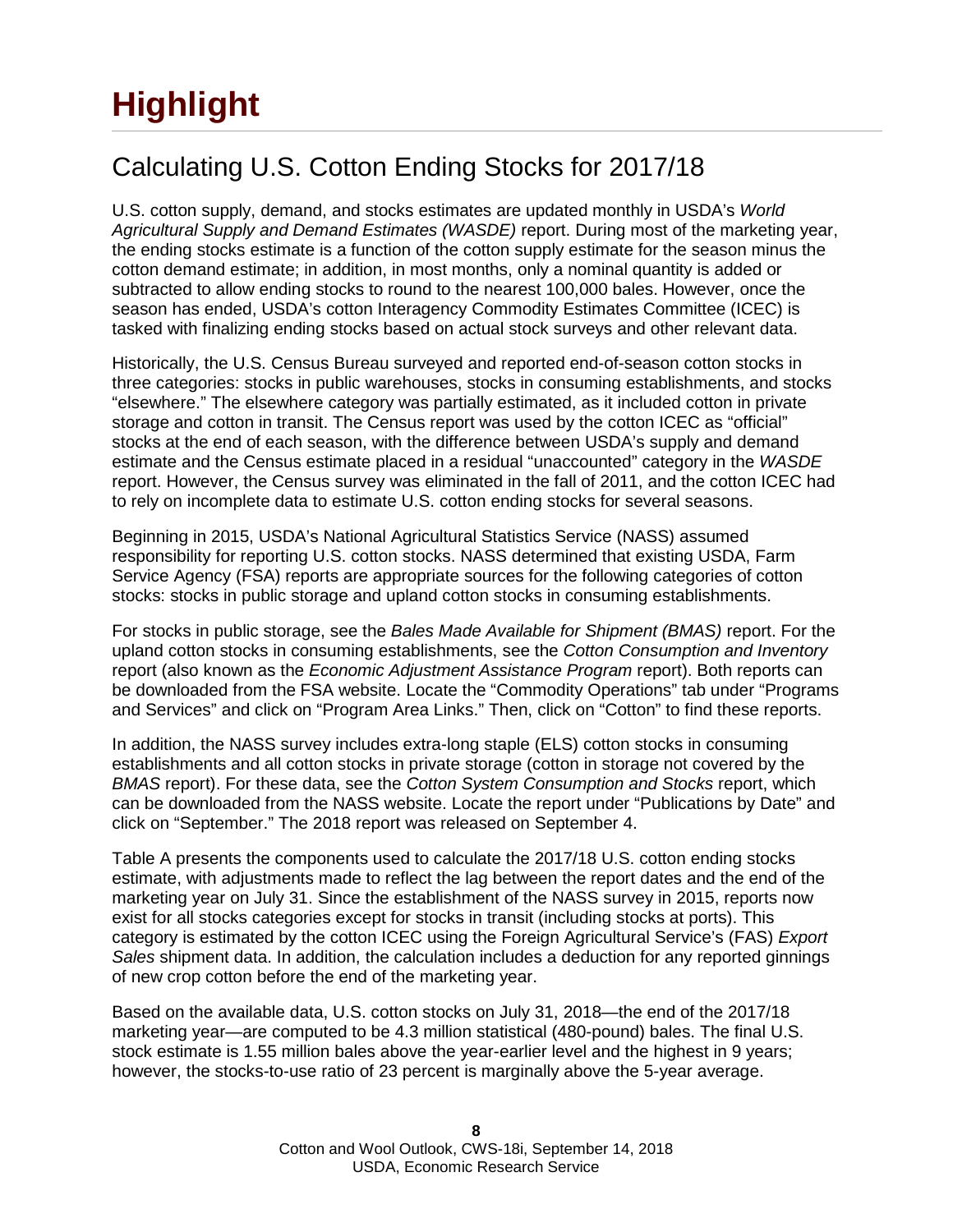Table A--U.S. Department of Agriculture's U.S. cotton ending stocks calculation, 2017/18

| ltem                                                | Units               | 2017/18 |
|-----------------------------------------------------|---------------------|---------|
| Cotton stocks components:                           |                     |         |
| (a) Stocks held in public storage and compresses 1/ | 1,000 running bales | 3,424   |
| (b) Preseason ginnings 2/                           | 1,000 running bales | 20      |
| (c) Upland cotton mill stocks 3/                    | 1,000 running bales | 142     |
| (d) Extra-long staple (ELS) cotton mill stocks 4/   | 1,000 running bales | 4       |
| (e) Stocks held in private storage 4/               | 1,000 running bales | 40      |
| (f) Stocks subtotal (a minus b plus c, d, and e)    | 1,000 running bales | 3,590   |
| Further adjustments:                                |                     |         |
| (g) Stocks in transit and at ports 5/               | 1,000 running bales | 584     |
| (h) Estimated ending stocks (f plus g)              | 1,000 running bales | 4,174   |
| (i) Adjusted cotton ending stocks                   | 1,000 480-lb bales  | 4,300   |

1/ Inventory data (adjusted to July 31) from the Farm Service Agency's (FSA) *Bales Made Available for Shipment (BMAS)* report.

2/ Data from the National Agricultural Statistics Service's (NASS) August 2018 *Cotton Ginnings* report.

3/ Data from FSA's *Economic Adjustment Assistance Program* report.

4/ Data from NASS's September 2018 *Cotton System Consumption and Stocks* report.

5/ Cotton shipment data (first 3 weeks of 2018/19) from the Foreign Agricultural Service's *Export Sales* report.

Source: USDA, various reports.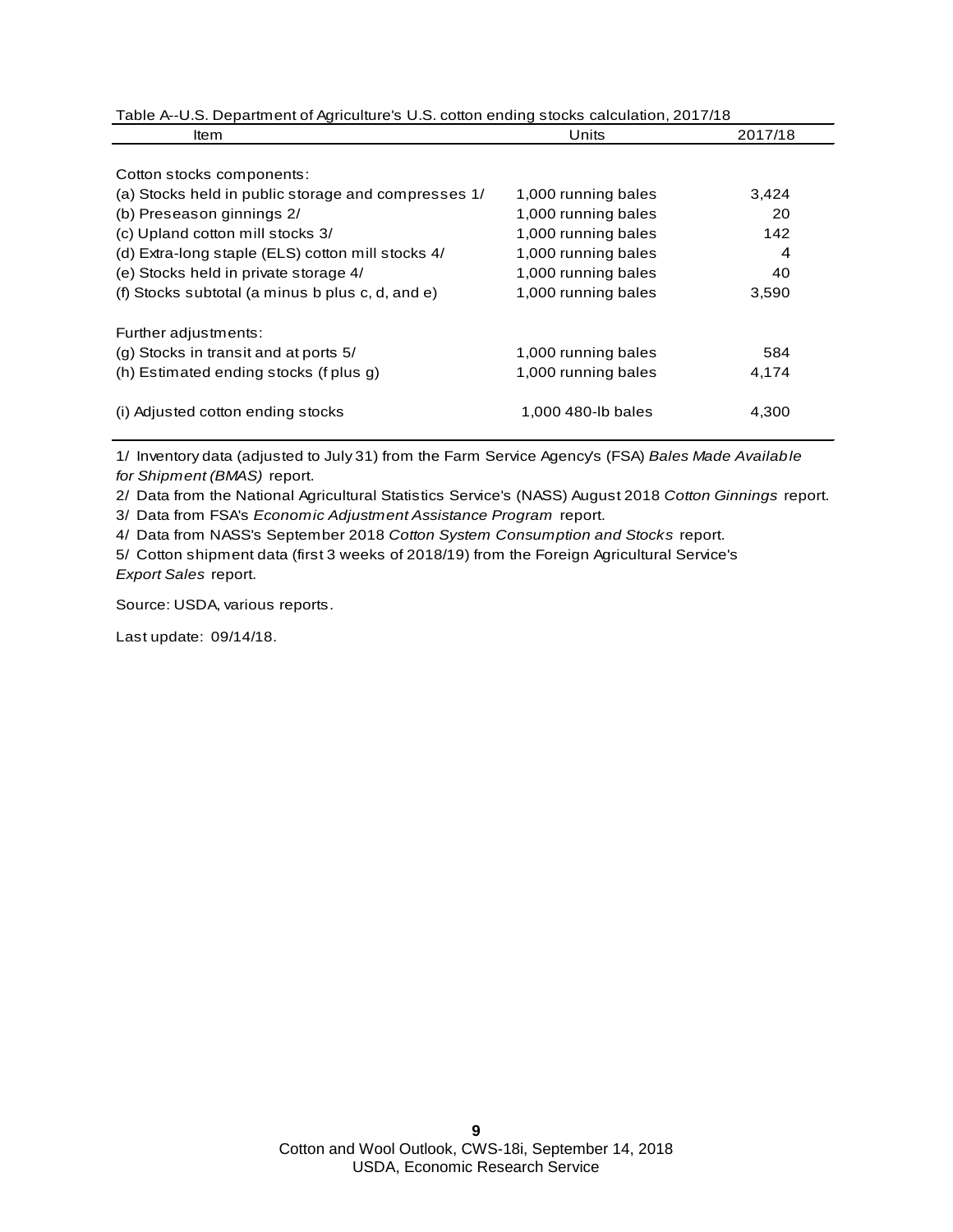|                            |         |        | 2018/19              |        |
|----------------------------|---------|--------|----------------------|--------|
| Item                       | 2017/18 | July   | Aug.                 | Sep.   |
|                            |         |        | Million acres        |        |
| Upland:                    |         |        |                      |        |
| Planted                    | 12.360  | 13.275 | 13.275               | 13.794 |
| Harvested                  | 10.850  | 10.269 | 9.899                | 10.309 |
|                            |         |        | Pounds               |        |
|                            |         |        |                      |        |
| Yield/harvested acre       | 895     | 832    | 895                  | 881    |
|                            |         |        | <b>Million bales</b> |        |
| Beginning stocks           | 2.686   | 3.893  | 4.299                | 4.197  |
| Production                 | 20.223  | 17.800 | 18.456               | 18.911 |
| Total supply <sup>1</sup>  | 22.910  | 21.698 | 22.760               | 23.113 |
| Mill use                   | 3.198   | 3.370  | 3.370                | 3.370  |
| Exports                    | 15.211  | 14.400 | 14.850               | 15.050 |
| Total use                  | 18.409  | 17.770 | 18.220               | 18.420 |
| Ending stocks <sup>2</sup> | 4.197   | 3.823  | 4.400                | 4.506  |
|                            |         |        | Percent              |        |
| Stocks-to-use ratio        | 22.8    | 21.5   | 24.1                 | 24.5   |
|                            |         |        | 1,000 acres          |        |
|                            |         |        |                      |        |
| Extra-long staple:         |         |        |                      |        |
| Planted                    | 252.5   | 243.0  | 243.0                | 248.0  |
| Harvested                  | 250.4   | 239.0  | 240.4                | 245.4  |
|                            |         |        | Pounds               |        |
| Yield/harvested acre       | 1,341   | 1,406  | 1,555                | 1,508  |
|                            |         |        | 1,000 bales          |        |
| Beginning stocks           | 64      | 107    | 101                  | 103    |
| Production                 | 700     | 700    | 779                  | 771    |
| Total supply <sup>1</sup>  | 766     | 807    | 880                  | 874    |
| Mill use                   | 27      | 30     | 30                   | 30     |
| Exports                    | 636     | 600    | 650                  | 650    |
| Total use                  | 663     | 630    | 680                  | 680    |
| Ending stocks <sup>2</sup> | 103     | 177    | 200                  | 194    |
|                            |         |        |                      |        |
|                            |         |        | Percent              |        |
| Stocks-to-use ratio        | 15.5    | 28.1   | 29.4                 | 28.5   |

Table 1—U.S. cotton supply and use estimates

<sup>1</sup>Includes imports. <sup>2</sup>Includes unaccounted.

Source: USDA, World Agricultural Outlook Board.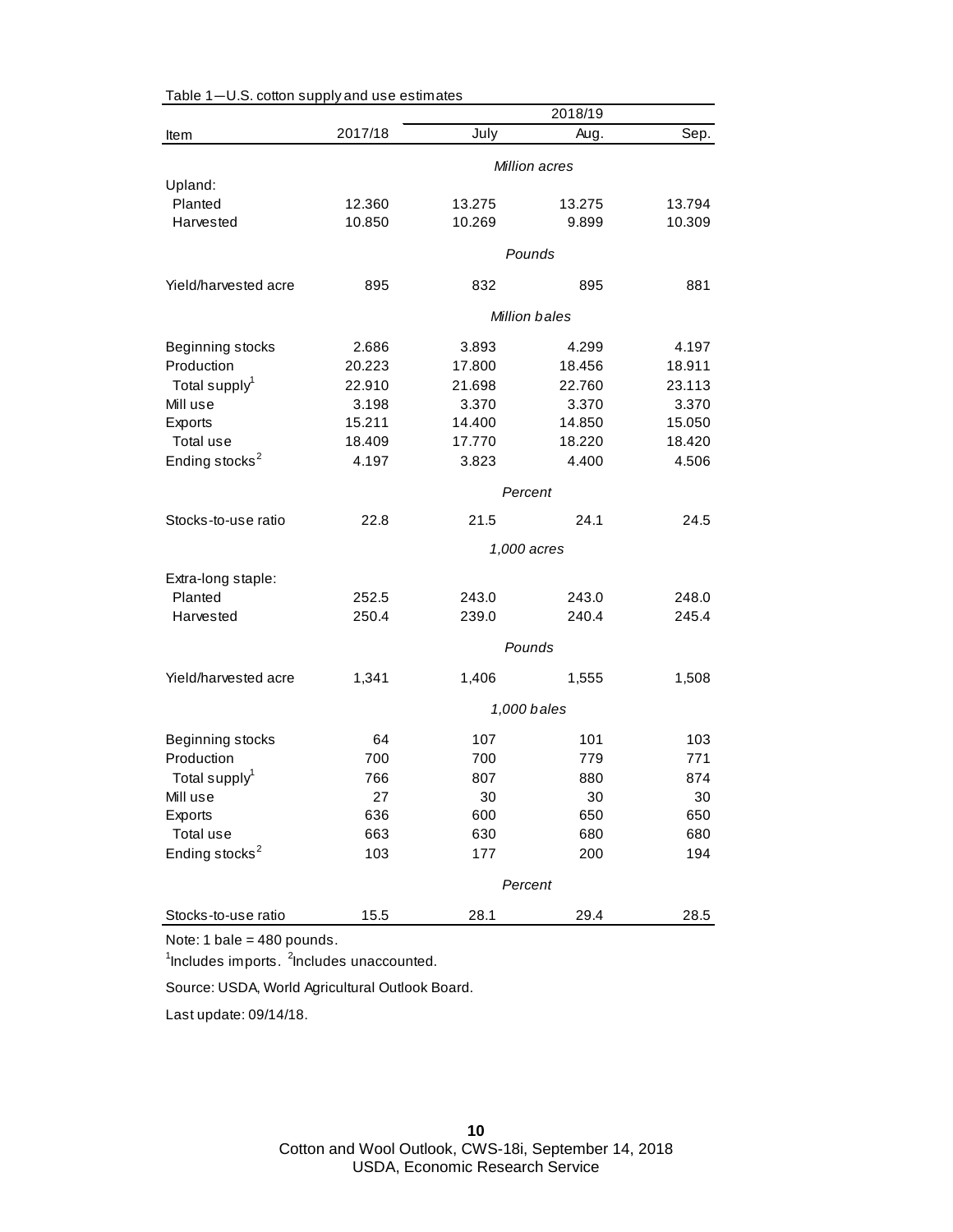|                      |         |         | 2018/19       |        |
|----------------------|---------|---------|---------------|--------|
| Item                 | 2017/18 | July    | Aug.          | Sep.   |
|                      |         |         | Million bales |        |
| Supply:              |         |         |               |        |
| Beginning stocks--   |         |         |               |        |
| World                | 83.79   | 84.96   | 84.51         | 83.79  |
| Foreign              | 81.04   | 80.96   | 80.11         | 79.49  |
| Production--         |         |         |               |        |
| World                | 123.48  | 120.11  | 120.53        | 121.97 |
| Foreign              | 102.56  | 101.61  | 101.29        | 102.29 |
| Imports--            |         |         |               |        |
| World                | 40.92   | 41.23   | 41.80         | 41.79  |
| Foreign              | 40.91   | 41.23   | 41.79         | 41.79  |
| Use:                 |         |         |               |        |
| Mill use--           |         |         |               |        |
| World                | 123.22  | 126.95  | 127.62        | 127.94 |
| Foreign              | 120.00  | 123.55  | 124.22        | 124.54 |
| Exports--            |         |         |               |        |
| World                | 40.71   | 41.24   | 41.82         | 41.80  |
| Foreign              | 24.86   | 26.24   | 26.32         | 26.10  |
| Ending stocks--      |         |         |               |        |
| World                | 83.79   | 77.84   | 77.10         | 77.46  |
| Foreign              | 79.49   | 73.84   | 72.50         | 72.76  |
|                      |         | Percent |               |        |
| Stocks-to-use ratio: |         |         |               |        |
| World                | 68.0    | 61.3    | 60.4          | 60.5   |
| Foreign              | 66.2    | 59.8    | 58.4          | 58.4   |

Table 2—World cotton supply and use estimates

Source: USDA, World Agricultural Outlook Board.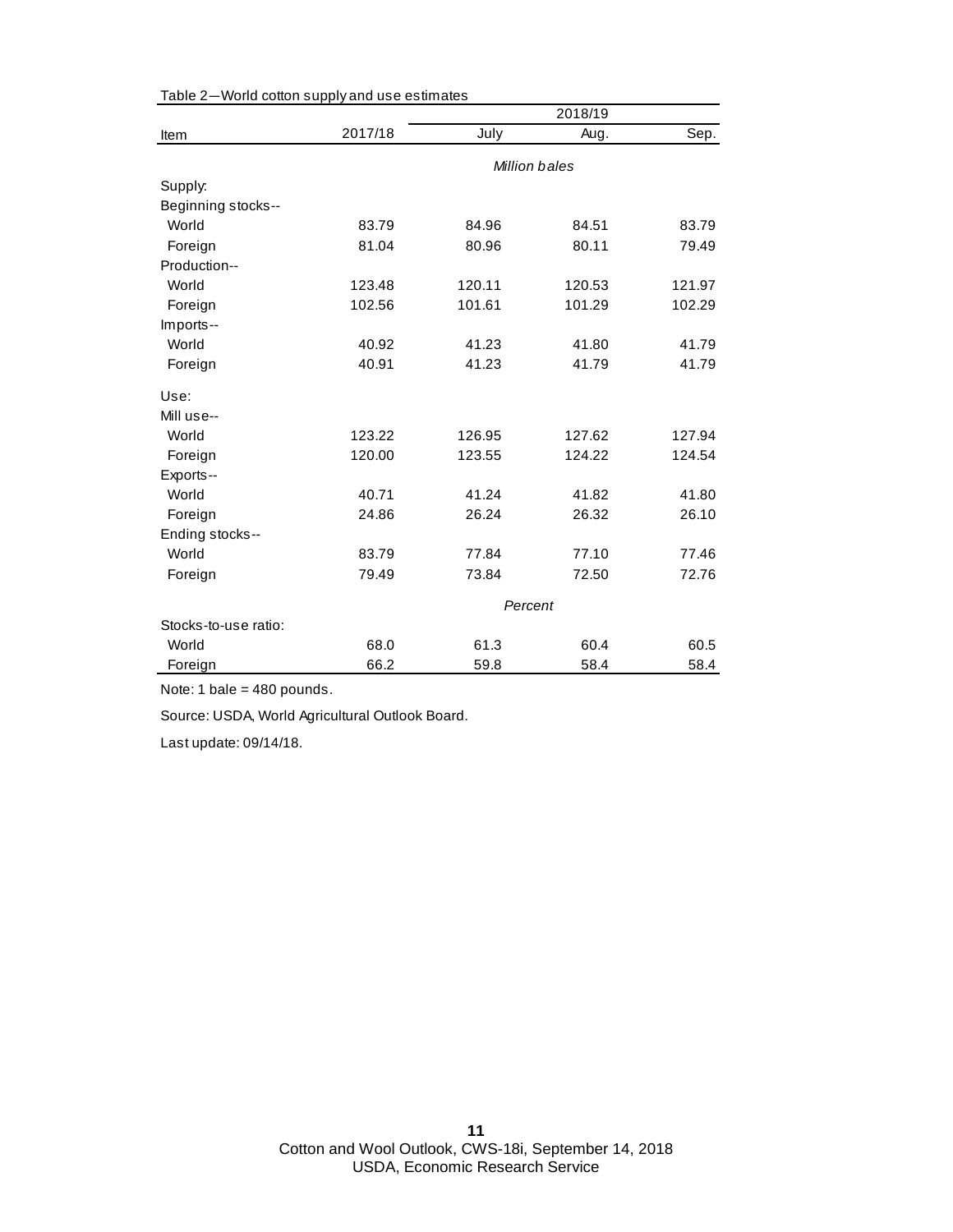| Table 3-U.S. fiber supply |         |              |         |         |
|---------------------------|---------|--------------|---------|---------|
|                           | May     | June         | July    | July    |
| <b>Item</b>               | 2018    | 2018         | 2018    | 2017    |
|                           |         | 1,000 bales  |         |         |
| Cotton:                   |         |              |         |         |
| Stocks, beginning         | 10,509  | 8,116        | 6,128   | 4,352   |
| Ginnings                  | 0       | 0            | 0       | 0       |
| Imports since August 1    | 2.9     | 3.4          | 3.4     | 6.6     |
|                           |         | 1,000 pounds |         |         |
| Wool and mohair:          |         |              |         |         |
| Raw wool imports, clean   | 416.8   | 383.4        | 629.0   | 341.0   |
| 48s-and-finer             | 221.6   | 270.6        | 342.8   | 52.1    |
| Not-finer-than-46s        | 195.2   | 112.8        | 286.2   | 288.9   |
| Total since January 1     | 2,087.6 | 2,471.0      | 3,100.0 | 3,754.8 |
| Wool top imports          | 110.9   | 337.6        | 172.2   | 241.1   |
| Total since January 1     | 547.4   | 885.0        | 1,057.2 | 1,537.1 |
| Mohair imports, clean     | 0.0     | 0.0          | 0.0     | 0.0     |
| Total since January 1     | 0.0     | 0.0          | 0.0     | 0.0     |

Sources: USDA, National Agricultural Statistics Service; U.S. Department of Commerce, U.S. Census Bureau.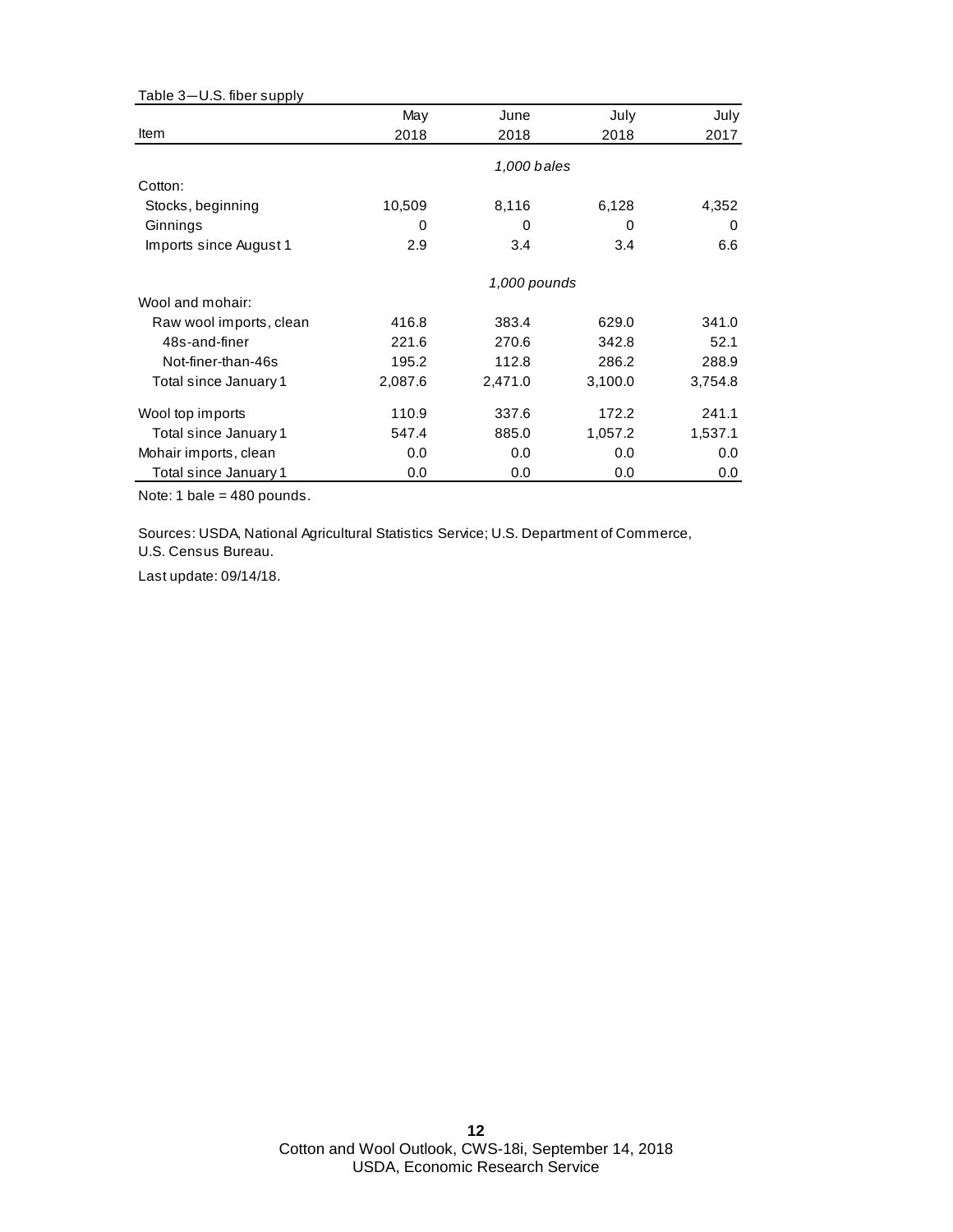| Table 4-U.S. fiber demand             |         |              |         |         |
|---------------------------------------|---------|--------------|---------|---------|
|                                       | May     | June         | July    | July    |
| Item                                  | 2018    | 2018         | 2018    | 2017    |
|                                       |         |              |         |         |
|                                       |         | 1,000 bales  |         |         |
| Cotton:                               |         |              |         |         |
| All consumed by mills <sup>1</sup>    | 284     | 267          | 256     | 257     |
| Total since August 1                  | 2,703   | 2,970        | 3,225   | 3,250   |
| Daily rate                            | 12.4    | 12.7         | 11.6    | 12.3    |
| Upland consumed by mills <sup>1</sup> | 282     | 265          | 253     | 255     |
| Total since August 1                  | 2,680   | 2,945        | 3,198   | 3,221   |
| Daily rate                            | 12.3    | 12.6         | 11.5    | 12.1    |
| <b>Upland exports</b>                 | 2,054   | 1,674        | 1,213   | 1,258   |
| Total since August 1                  | 12,330  | 14,004       | 15,218  | 14,309  |
| Sales for next season                 | 849     | 1,090        | 2,625   | 1,404   |
| Total since August 1                  | 4,733   | 5,823        | 8,448   | 6,004   |
| Extra-long staple exports             | 55.4    | 48.3         | 54.9    | 27.7    |
| Total since August 1                  | 532.7   | 580.9        | 635.9   | 614.1   |
| Sales for next season                 | 23.1    | 106.0        | 55.2    | 65.1    |
| Total since August 1                  | 69.0    | 174.9        | 230.2   | 193.1   |
|                                       |         | 1,000 pounds |         |         |
| Wool and mohair:                      |         |              |         |         |
| Raw wool exports, clean               | 1,720.3 | 1,511.6      | 2,567.0 | 1,812.6 |
| Total since January 1                 | 4,115.5 | 5,627.1      | 8,194.1 | 6,835.8 |
| Wool top exports                      | 133.6   | 116.0        | 149.9   | 133.3   |
| Total since January 1                 | 633.7   | 749.7        | 899.7   | 854.4   |
| Mohair exports, clean                 | 124.6   | 54.2         | 0.0     | 67.8    |
| Total since January 1                 | 245.7   | 299.9        | 299.9   | 292.3   |

<sup>1</sup>Estimated by USDA.

and U.S. Department of Commerce, U.S. Census Bureau. Sources: USDA, Farm Service Agency; USDA, Foreign Agricultural Service, *U.S. Export Sales* ;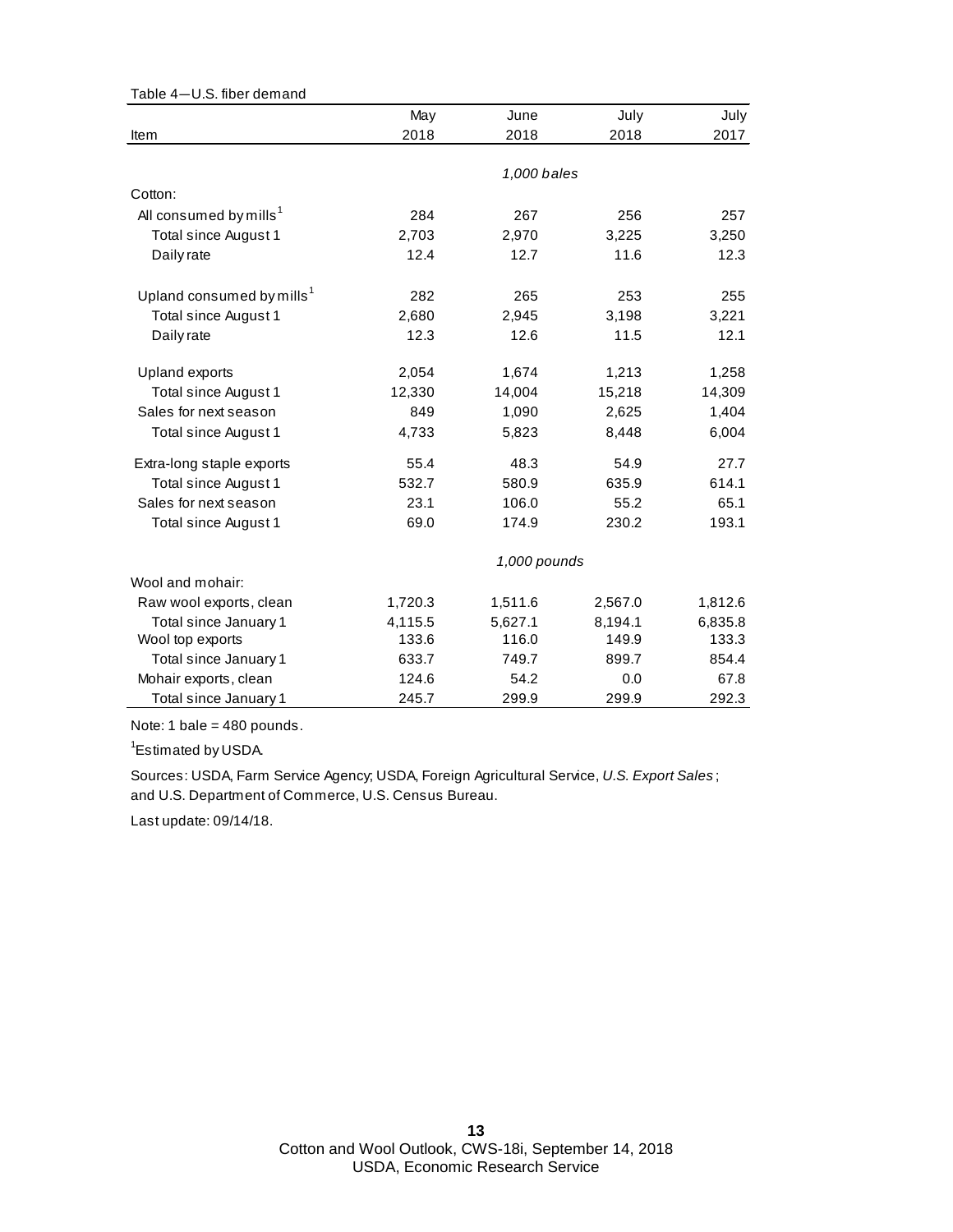| Table 5-U.S. and world fiber prices |           |                   |           |        |
|-------------------------------------|-----------|-------------------|-----------|--------|
|                                     | June      | July              | Aug.      | Aug.   |
| Item                                | 2018      | 2018              | 2018      | 2017   |
|                                     |           |                   |           |        |
|                                     |           | Cents per pound   |           |        |
| Domestic cotton prices:             |           |                   |           |        |
| Adjusted world price                | 79.54     | 77.24             | 76.65     | 61.41  |
| Upland spot 41-34                   | 85.54     | 83.95             | 80.75     | 67.71  |
| Pima spot 02-46                     | 139.25    | 139.25            | 139.25    | 146.00 |
| Average price received by           |           |                   |           |        |
| upland producers                    | 73.50     | 74.10             | <b>NA</b> | 64.70  |
| Far Eastern cotton quotes:          |           |                   |           |        |
| A Index                             | 97.01     | 95.80             | 94.20     | 79.83  |
| Memphis/Eastern                     | 100.38    | 98.56             | 95.95     | 81.80  |
| Memphis/Orleans/Texas               | 98.38     | 96.56             | 94.95     | 80.55  |
| California/Arizona                  | 100.38    | 98.56             | <b>NQ</b> | NQ.    |
|                                     |           | Dollars per pound |           |        |
| Wool prices (clean):                |           |                   |           |        |
| <b>U.S. 58s</b>                     | 4.80      | NQ.               | <b>NQ</b> | NQ.    |
| Australian 58s <sup>1</sup>         | <b>NQ</b> | 6.27              | 6.04      | 4.62   |
| U.S.60s                             | 5.41      | NQ.               | 4.92      | 3.60   |
| Australian 60s <sup>1</sup>         | <b>NQ</b> | NQ.               | 7.08      | 5.03   |
| <b>U.S. 64s</b>                     | 6.30      | <b>NQ</b>         | <b>NQ</b> | 4.55   |
| Australian 64s <sup>1</sup>         | 7.95      | 7.67              | 7.70      | 5.97   |

NA = Not available. NQ = No quote.

<sup>1</sup>In bond, Charleston, SC.

Sources: USDA, *Cotton Price Statistics;* Cotlook Ltd., *Cotton Outlook;* and trade reports.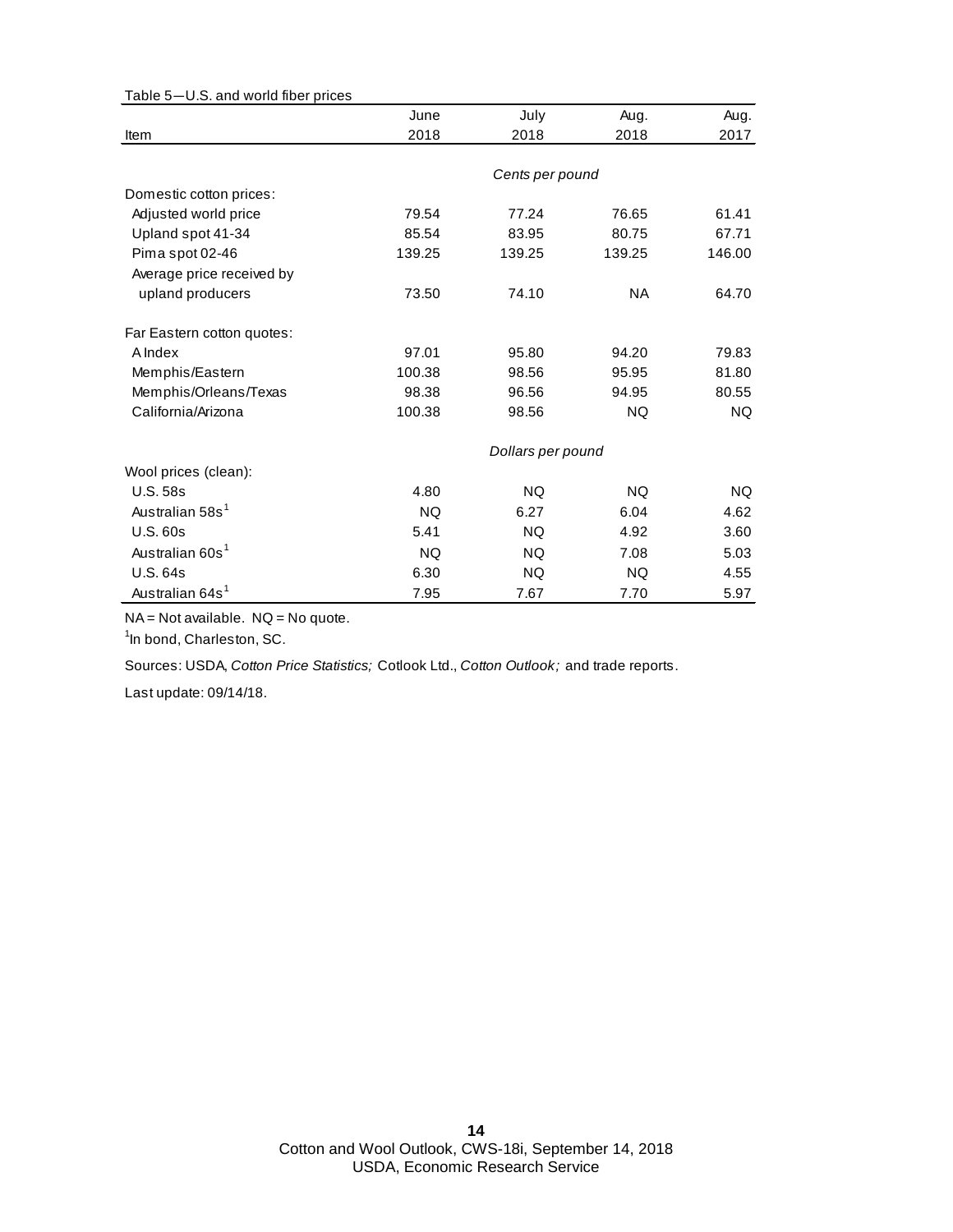|                              | May       | June         | July      | July      |
|------------------------------|-----------|--------------|-----------|-----------|
| Item                         | 2018      | 2018         | 2018      | 2017      |
|                              |           | 1,000 pounds |           |           |
| Yarn, thread, and fabric:    | 305,352   | 311,078      | 312,342   | 273,806   |
| Cotton                       | 64,871    | 68,413       | 69,373    | 58,302    |
| Linen                        | 20,380    | 21,489       | 23,271    | 17,526    |
| Wool                         | 4,488     | 4,621        | 4,855     | 3,952     |
| Silk                         | 707       | 686          | 582       | 777       |
| Synthetic                    | 214,907   | 215,870      | 214,262   | 193,249   |
| Apparel:                     | 924,561   | 1,002,187    | 1,195,441 | 1,137,920 |
| Cotton                       | 489,128   | 524,753      | 599,474   | 576,625   |
| Linen                        | 8,038     | 6,863        | 7,356     | 6,958     |
| Wool                         | 19,429    | 22,325       | 32,674    | 32,286    |
| Silk                         | 9,323     | 7,785        | 8,183     | 7,648     |
| Synthetic                    | 398,643   | 440,461      | 547,754   | 514,403   |
| Home furnishings:<br>291,824 |           | 284,709      | 313,861   | 291,781   |
| Cotton                       | 160,422   | 146,829      | 152,281   | 146,338   |
| Linen                        | 1,741     | 1,684        | 1,617     | 1,480     |
| Wool                         | 319       | 290          | 455       | 584       |
| Silk                         | 239       | 200          | 195       | 215       |
| Synthetic                    | 129,103   | 135,706      | 159,313   | 143,165   |
| Floor coverings:             | 108,467   | 104,278      | 105,728   | 94,167    |
| Cotton                       | 12,987    | 11,281       | 11,825    | 11,139    |
| Linen                        | 34,316    | 31,201       | 29,540    | 28,221    |
| Wool                         | 10,612    | 10,706       | 13,579    | 10,306    |
| Silk                         | 3,190     | 2,859        | 2,993     | 2,639     |
| Synthetic                    | 47,361    | 48,231       | 47,793    | 41,862    |
| Total imports: <sup>1</sup>  | 1,644,382 | 1,717,048    | 1,945,974 | 1,816,398 |
| Cotton                       | 731,429   | 755,043      | 836,459   | 796,397   |
| Linen                        | 65,525    | 62,400       | 63,004    | 55,381    |
| Wool                         | 35,012    | 38,210       | 51,986    | 47,529    |
| Silk                         | 13,459    | 11,529       | 11,966    | 11,283    |
| Synthetic                    | 798,957   | 849,867      | 982,558   | 905,807   |

Table 6—U.S. textile imports, by fiber

Note: Raw-fiber-equivalent pounds.

<sup>1</sup>Includes headgear.

U.S. Census Bureau. Sources: USDA, Economic Research Service and U.S. Department of Commerce,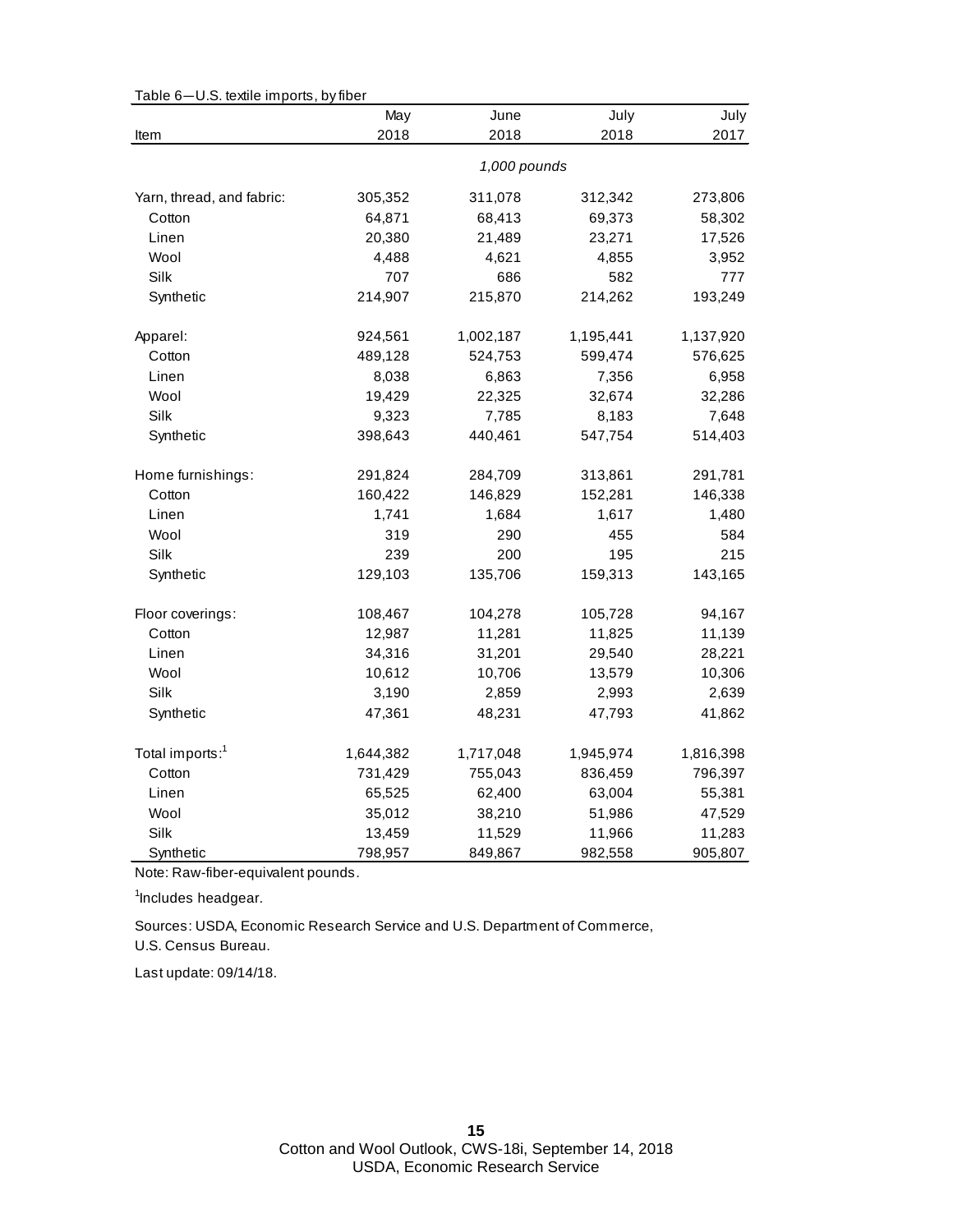|                             | May     | June         | July    | July    |
|-----------------------------|---------|--------------|---------|---------|
| Item                        | 2018    | 2018         | 2018    | 2017    |
|                             |         | 1,000 pounds |         |         |
| Yarn, thread, and fabric:   | 252,170 | 242,902      | 232,931 | 227,708 |
| Cotton                      | 129,574 | 123,809      | 120,343 | 124,564 |
| Linen                       | 6,949   | 7,077        | 6,279   | 5,654   |
| Wool                        | 2,701   | 2,310        | 2,454   | 2,133   |
| Silk                        | 1,368   | 1,145        | 1,016   | 925     |
| Synthetic                   | 111,579 | 108,561      | 102,839 | 94,431  |
| Apparel:                    | 26,718  | 29,155       | 25,516  | 27,899  |
| Cotton                      | 10,959  | 11,195       | 10,073  | 12,410  |
| Linen                       | 402     | 417          | 439     | 362     |
| Wool                        | 2,171   | 3,079        | 2,331   | 2,684   |
| Silk                        | 1,315   | 2,129        | 1,466   | 1,673   |
| Synthetic                   | 11,871  | 12,336       | 11,208  | 10,769  |
| Home furnishings:           | 4,295   | 3,822        | 4,370   | 4,695   |
| Cotton                      | 2,079   | 1,795        | 2,212   | 2,401   |
| Linen                       | 129     | 135          | 125     | 116     |
| Wool                        | 64      | 59           | 69      | 78      |
| Silk                        | 67      | 70           | 51      | 73      |
| Synthetic                   | 1,957   | 1,765        | 1,914   | 2,027   |
| Floor coverings:            | 26,141  | 23,586       | 23,987  | 24,607  |
| Cotton                      | 2,142   | 1,878        | 1,936   | 2,247   |
| Linen                       | 1,149   | 956          | 1,065   | 1,216   |
| Wool                        | 1,409   | 1,384        | 1,279   | 1,361   |
| Silk                        | 57      | 42           | 64      | 58      |
| Synthetic                   | 21,384  | 19,327       | 19,643  | 19,725  |
| Total exports: <sup>1</sup> | 309,647 | 299,781      | 287,139 | 285,209 |
| Cotton                      | 144,854 | 138,791      | 134,688 | 141,729 |
| Linen                       | 8,641   | 8,597        | 7,920   | 7,361   |
| Wool                        | 6,356   | 6,844        | 6,144   | 6,268   |
| Silk                        | 2,807   | 3,386        | 2,597   | 2,730   |
| Synthetic                   | 146,991 | 142,163      | 135,790 | 127,122 |

Table 7—U.S. textile exports, by fiber

Note: Raw-fiber-equivalent pounds.

<sup>1</sup>Includes headgear.

U.S. Census Bureau. Sources: USDA, Economic Research Service and U.S. Department of Commerce,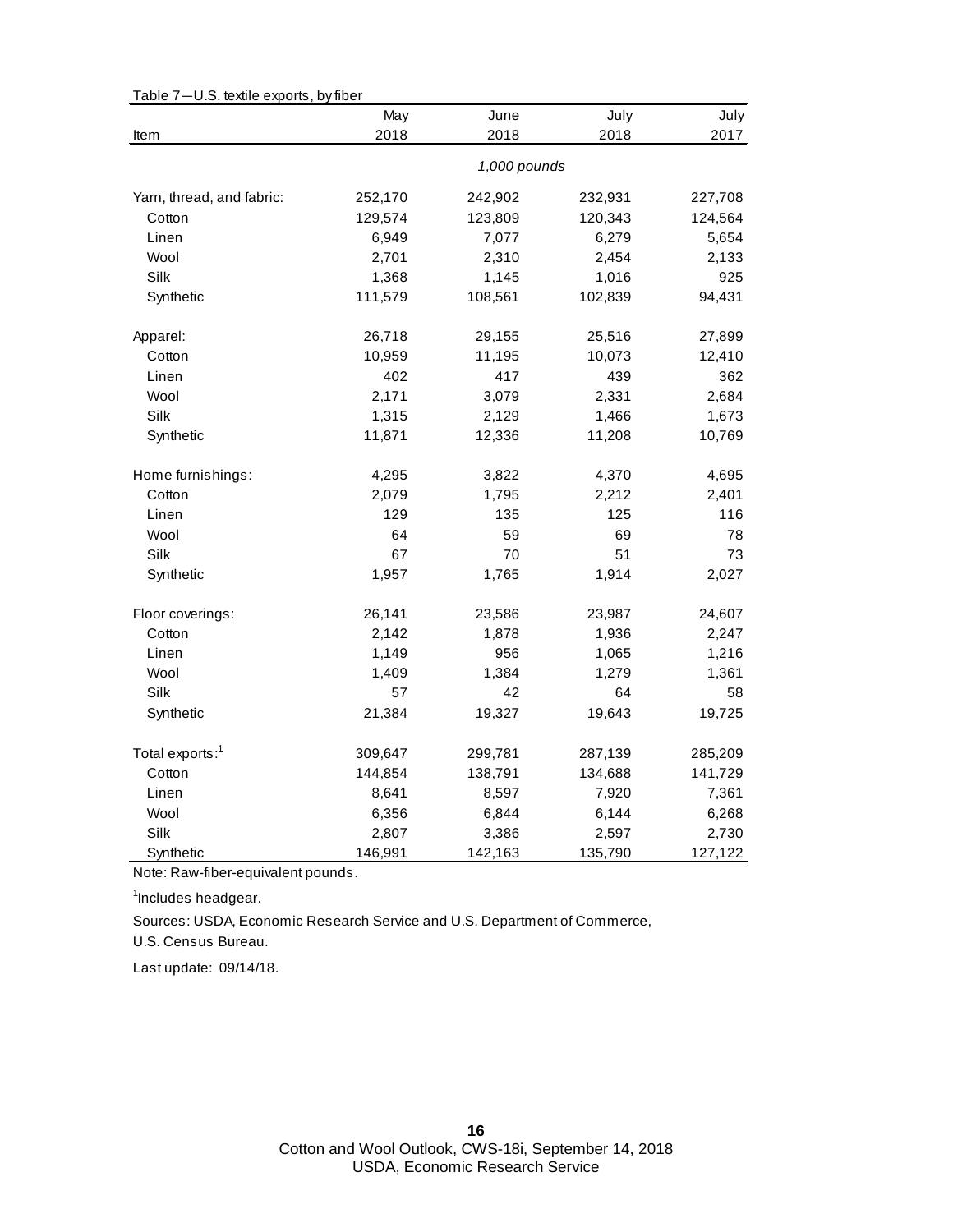| Table 8-0.5. cotton textile imports, by origin | May     | June         | July    | July    |
|------------------------------------------------|---------|--------------|---------|---------|
| Region/country                                 | 2018    | 2018         | 2018    | 2017    |
|                                                |         |              |         |         |
|                                                |         | 1,000 pounds |         |         |
| North America                                  | 134,348 | 135,736      | 135,626 | 133,642 |
| Canada                                         | 3,282   | 3,022        | 2,875   | 2,795   |
| Dominican Republic                             | 9,575   | 9,610        | 9,603   | 7,821   |
| El Salvador                                    | 16,651  | 14,882       | 15,683  | 19,019  |
| Guatemala                                      | 8,016   | 7,321        | 8,581   | 6,324   |
| Haiti                                          | 10,728  | 12,851       | 11,557  | 9,348   |
| Honduras                                       | 27,877  | 29,142       | 28,426  | 29,630  |
| Mexico                                         | 39,141  | 41,987       | 39,810  | 39,264  |
| Nicaragua                                      | 18,977  | 16,834       | 19,038  | 19,393  |
| South America                                  | 4,241   | 3,383        | 5,548   | 3,751   |
| Colombia                                       | 1,956   | 1,627        | 2,578   | 1,430   |
| Peru                                           | 1,978   | 1,635        | 2,682   | 2,036   |
| Europe                                         | 16,683  | 14,551       | 18,183  | 19,302  |
| Germany                                        | 1,348   | 1,097        | 1,197   | 1,329   |
| Italy                                          | 1,754   | 1,633        | 1,763   | 1,536   |
| Portugal                                       | 1,516   | 1,404        | 3,188   | 1,810   |
| Turkey                                         | 9,039   | 7,695        | 9,113   | 11,321  |
| Asia                                           | 560,391 | 587,228      | 660,701 | 626,098 |
| <b>Bahrain</b>                                 | 1,292   | 1,004        | 1,302   | 1,428   |
| Bangladesh                                     | 55,694  | 64,771       | 65,616  | 61,098  |
| Cambodia                                       | 14,014  | 13,573       | 21,963  | 18,412  |
| China                                          | 221,597 | 260,272      | 294,885 | 273,609 |
| Hong Kong                                      | 707     | 1,090        | 1,088   | 1,006   |
| India                                          | 88,622  | 75,408       | 87,541  | 78,633  |
| Indonesia                                      | 18,562  | 20,261       | 22,942  | 23,921  |
| Israel                                         | 671     | 490          | 519     | 447     |
| Japan                                          | 1,367   | 1,308        | 1,195   | 1,273   |
| Jordan                                         | 4,700   | 3,920        | 3,784   | 3,586   |
| Malaysia                                       | 2,556   | 2,458        | 3,165   | 3,160   |
| Pakistan                                       | 65,990  | 59,383       | 59,240  | 64,467  |
| Philippines                                    | 3,414   | 3,109        | 3,289   | 2,719   |
| South Korea                                    | 6,195   | 5,571        | 5,839   | 5,277   |
| Sri Lanka                                      | 6,633   | 6,434        | 7,678   | 8,108   |
| Taiwan                                         | 1,382   | 1,785        | 1,640   | 1,814   |
| Thailand                                       | 4,722   | 4,574        | 5,464   | 5,287   |
| Vietnam                                        | 60,987  | 60,893       | 72,138  | 70,695  |
| Oceania                                        | 75      | 87           | 91      | 45      |
| Africa                                         | 15,691  | 14,057       | 16,310  | 13,558  |
| Egypt                                          | 7,981   | 6,722        | 6,326   | 6,315   |
| Kenya                                          | 2,559   | 1,575        | 3,478   | 1,784   |
| Lesotho                                        | 1,875   | 3,097        | 1,784   | 2,414   |
| Madagascar                                     | 1,068   | 986          | 1,714   | 1,084   |
| Mauritius                                      | 609     | 425          | 1,218   | 937     |
| World <sup>1</sup>                             | 731,429 | 755,043      | 836,459 | 796,397 |

Table 8—U.S. cotton textile imports, by origin

Note: Raw-fiber-equivalent pounds.

<sup>1</sup>Regional totals may not sum to world totals due to rounding.

Sources: USDA, Economic Research Service and U.S. Department of Commerce,

U.S. Census Bureau.

Last update: 09/14/18.

**17**

Cotton and Wool Outlook, CWS-18i, September 14, 2018 USDA, Economic Research Service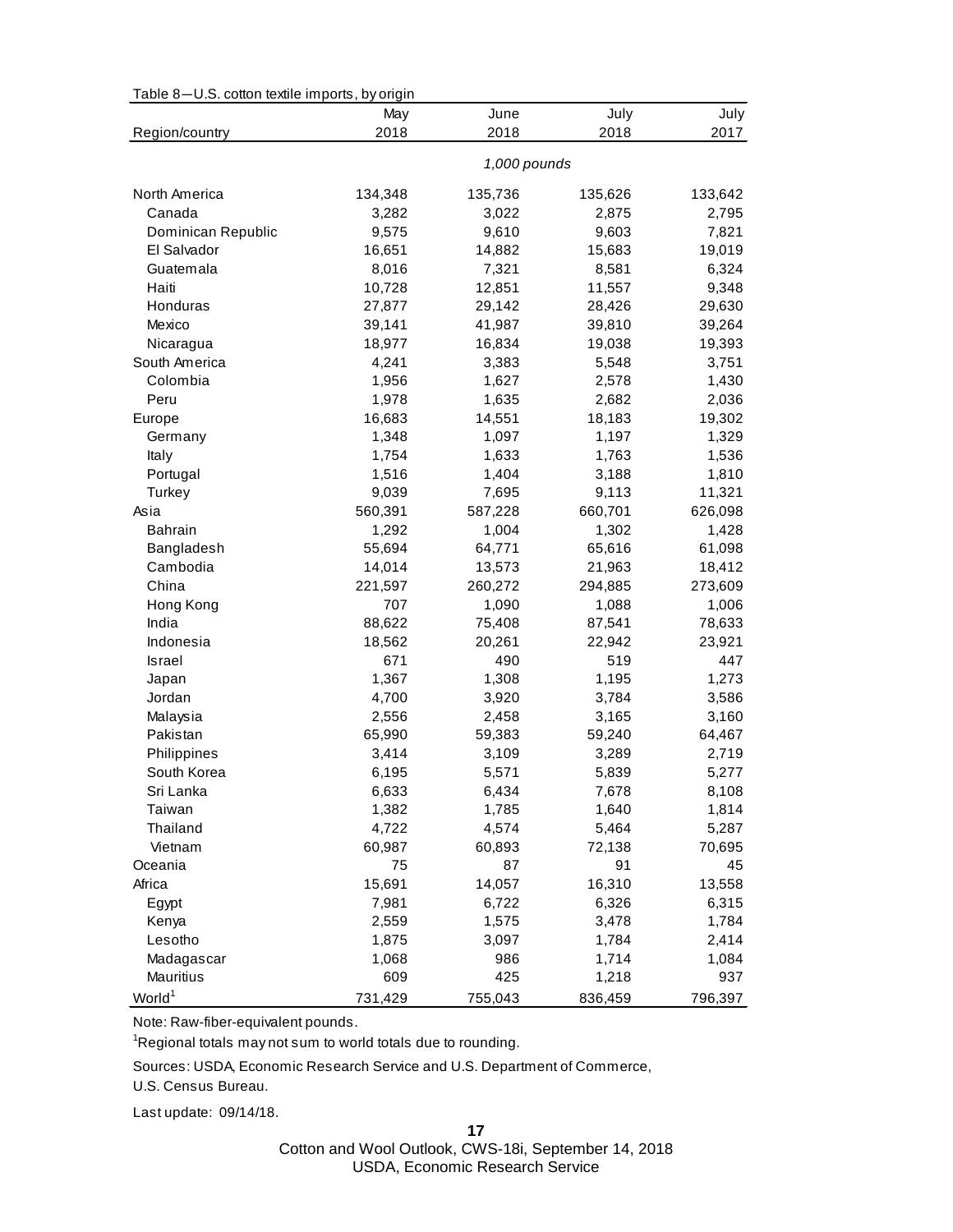| Table 9-U.S. cotton textile exports, by destination | May     | June         | July    | July    |
|-----------------------------------------------------|---------|--------------|---------|---------|
| Region/country                                      | 2018    | 2018         | 2018    | 2017    |
|                                                     |         | 1,000 pounds |         |         |
| North America                                       | 124,526 | 118,011      | 114,193 | 121,474 |
| <b>Bahamas</b>                                      | 263     | 148          | 115     | 248     |
| Canada                                              | 7,566   | 8,016        | 7,615   | 9,873   |
| Costa Rica                                          | 449     | 201          | 197     | 139     |
| Dominican Republic                                  | 21,019  | 21,337       | 20,042  | 19,479  |
| El Salvador                                         | 8,357   | 8,201        | 7,521   | 7,552   |
| Guatemala                                           | 1,711   | 2,405        | 2,508   | 2,107   |
| Haiti                                               | 726     | 1,013        | 429     | 824     |
| Honduras                                            | 56,739  | 51,543       | 50,596  | 57,044  |
| Mexico                                              | 23,676  | 21,519       | 21,312  | 19,934  |
| Nicaragua                                           | 3,180   | 3,058        | 3,245   | 3,545   |
| Panama                                              | 266     | 196          | 287     | 278     |
| South America                                       | 5,450   | 6,042        | 4,553   | 3,712   |
| Brazil                                              | 635     | 440          | 479     | 354     |
| Chile                                               | 153     | 195          | 242     | 205     |
| Colombia                                            | 2,602   | 3,407        | 2,361   | 1,480   |
| Peru                                                | 1,701   | 1,641        | 1,214   | 1,413   |
| Europe                                              | 3,107   | 2,509        | 2,594   | 2,794   |
| Belgium                                             | 333     | 155          | 260     | 236     |
| France                                              | 86      | 89           | 86      | 96      |
| Germany                                             | 380     | 466          | 341     | 477     |
| Italy                                               | 280     | 150          | 276     | 325     |
| Netherlands                                         | 351     | 312          | 373     | 248     |
| Spain                                               | 93      | 125          | 64      | 50      |
| United Kingdom                                      | 728     | 652          | 634     | 748     |
| Asia                                                | 7,368   | 8,290        | 8,968   | 10,877  |
| Bangladesh                                          | 402     | 405          | 18      | 130     |
| China                                               | 1,940   | 2,366        | 2,940   | 6,552   |
| Hong Kong                                           | 317     | 528          | 398     | 467     |
| India                                               | 308     | 303          | 314     | 136     |
| Israel                                              | 94      | 113          | 108     | 138     |
| Japan                                               | 788     | 926          | 1,266   | 993     |
| Singapore                                           | 179     | 193          | 90      | 184     |
| South Korea                                         | 1,075   | 935          | 636     | 395     |
| Taiwan                                              | 190     | 250          | 190     | 129     |
| United Arab Emirates                                | 558     | 344          | 297     | 328     |
| Vietnam                                             | 395     | 1,211        | 1,924   | 836     |
| Oceania                                             | 585     | 578          | 540     | 450     |
| Australia                                           | 432     | 473          | 418     | 305     |
| Africa                                              | 3,819   | 3,361        | 3,842   | 2,423   |
| Morocco                                             | 3,606   | 3,244        | 3,416   | 2,106   |
| World <sup>1</sup>                                  | 144,854 | 138,791      | 134,688 | 141,729 |

Table 9—U.S. cotton textile exports, by destination

Note: Raw-fiber-equivalent pounds.

<sup>1</sup>Regional totals may not sum to world totals due to rounding.

Sources: USDA, Economic Research Service and U.S. Department of Commerce,

U.S. Census Bureau.

Last update: 09/14/18.

Cotton and Wool Outlook, CWS-18i, September 14, 2018 USDA, Economic Research Service